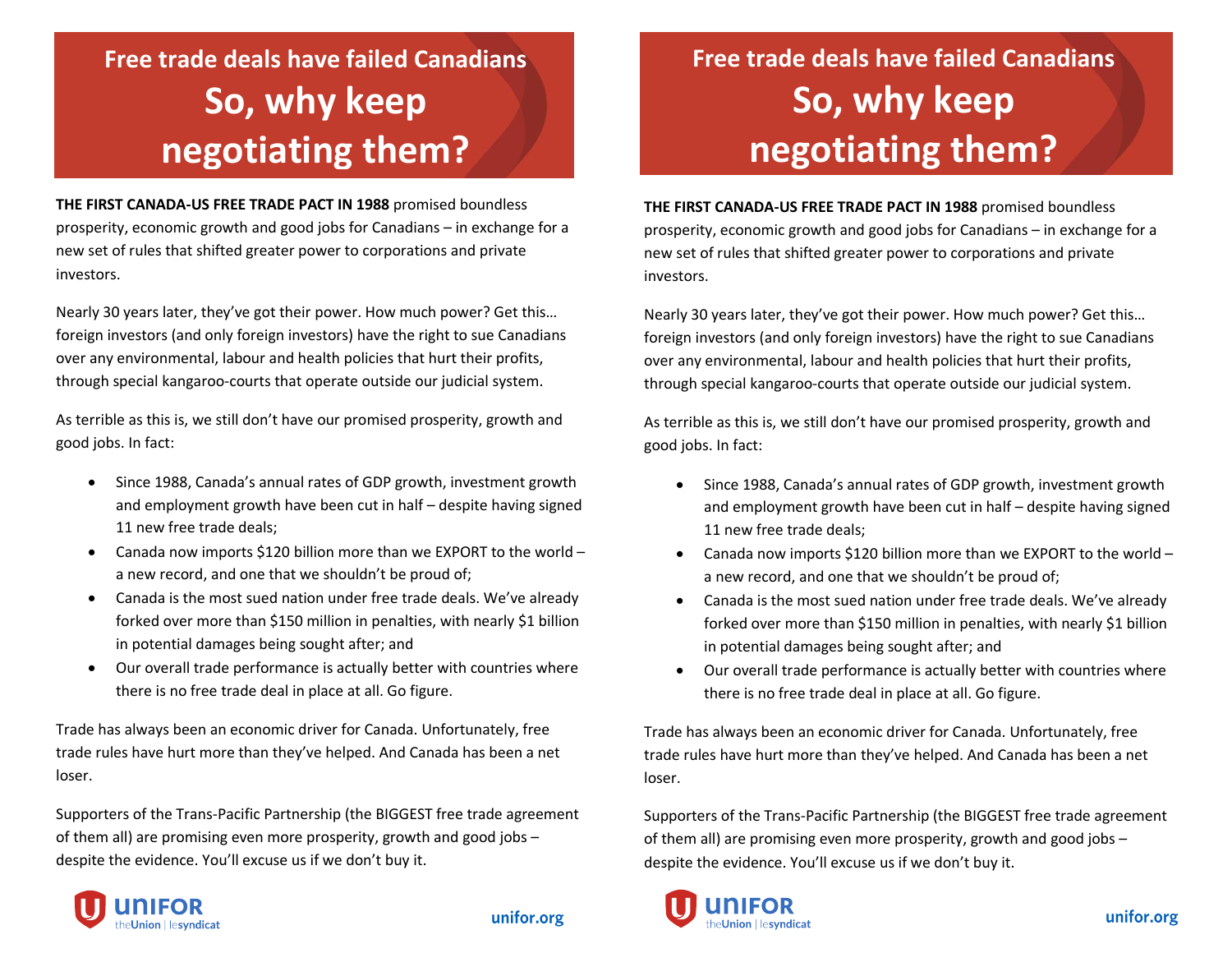## **Free trade deals have failed Canadians So, why keep negotiating them?**

### **What YOU can do:**

The Trudeau government has undertaken a broad consultation with Canadians on the TPP – a welcome change from the former Harper government, who negotiated

the deal in secret.

We are told that the TPP is "non-negotiable". We either take it, or leave it. And this question will be brought to Parliament at some point before February 2018.

Our country has a unique opportunity to reject a generation's worth of free trade's false promises. We



have an opportunity to re-evaluate our approach to trade, using it as a tool to promote social and economic development, instead of fatter profits for big business.

Let's tell our elected officials to **TRADE THE TPP**. Let's do trade the right way. Let's imagine a fair trade future for Canada.

Find out more at:

### [unifor.org/TPP](http://www.unifor.org/TPP)



### **Free trade deals have failed Canadians So, why keep negotiating them?**

### **What YOU can do:**

The Trudeau government has undertaken a broad consultation with Canadians on the TPP – a welcome change from the former Harper

**Trade the TPP** 

fair trade future

Imagining a

government, who negotiated the deal in secret.

We are told that the TPP is "non-negotiable". We either take it, or leave it. And this question will be brought to Parliament at some point before February 2018.

Our country has a unique opportunity to reject a generation's worth of free

trade's false promises. We have an opportunity to re-evaluate our approach to trade, using it as a tool to promote social and economic development, instead of fatter profits for big business.

U

**UNIFOR** 

theUnion | lesyndicat

Let's tell our elected officials to **TRADE THE TPP**. Let's do trade the right way. Let's imagine a fair trade future for Canada.

Find out more at:







unifor.org